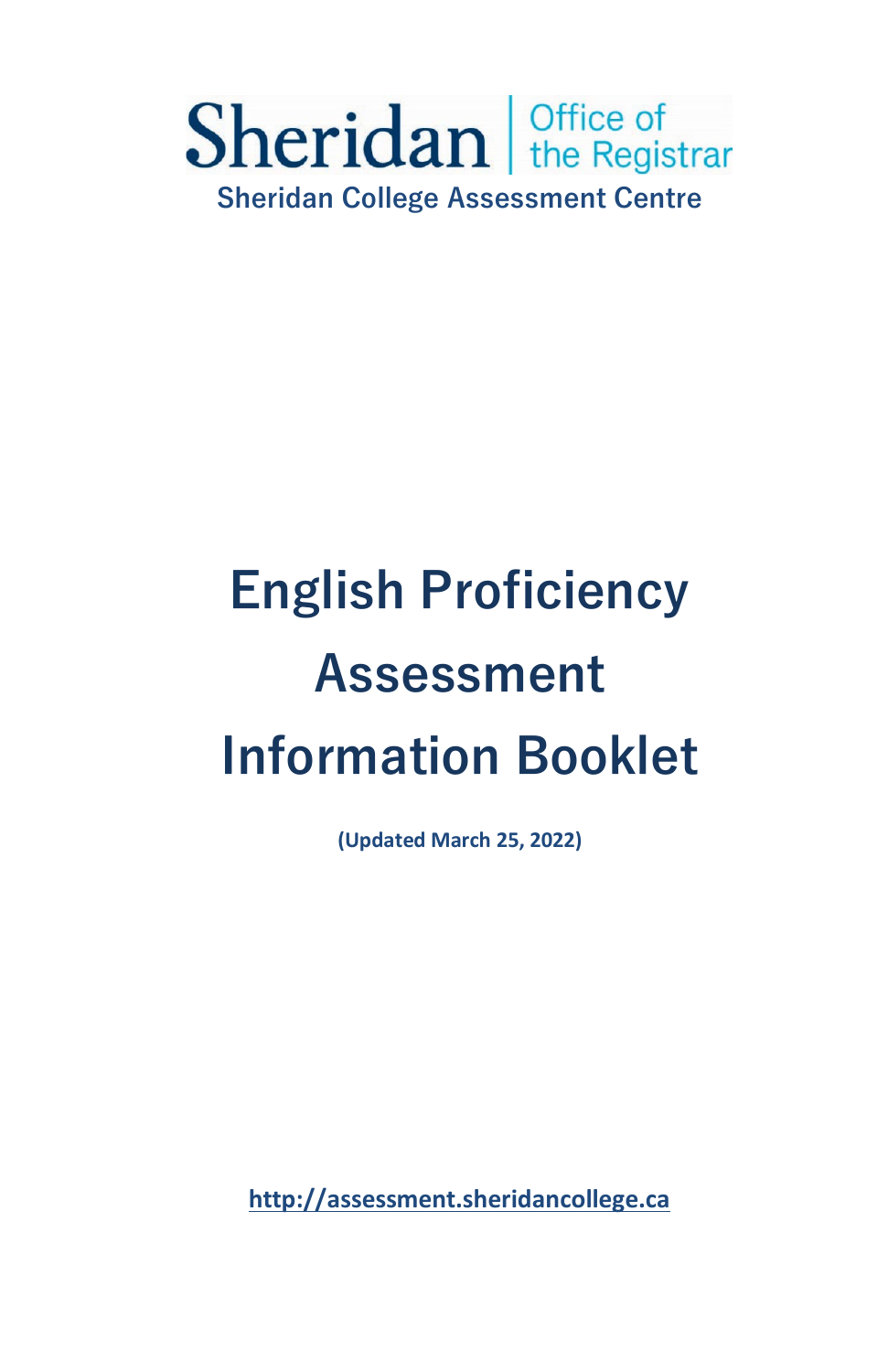## **What is the English Proficiency Assessment?**

The English Proficiency Assessment is an assessment instrument used at Sheridan to evaluate the English language proficiency of applicants who have applied for admission to Sheridan programs.

 The English Proficiency Assessment consists of Reading, Listening, and Writing Assessment components.

 The results of the English Proficiency Assessment administered at Sheridan are non-transferable and can be used exclusively for the purpose of admission to Sheridan programs. The results that you receive cannot be reported to any other institution.

#### **Why do I need to take the English Proficiency Assessment?**

 Some applicants to Sheridan's programs are required to complete the English English Proficiency Assessment. Applicants who have valid TOEFL or IELTS results which meet the admission requirements maybe exempt from taking the English Proficiency Assessment and whose first language is not English would meet the the General Arts and Science –English Language Studies –English for Academic Proficiency Assessment to determine if they meet the admission requirements. The Admissions Office will send a letter to the applicants who must take the Proficiency Assessment. Applicants who choose not to take the English language requirement for most Sheridan postsecondary programs by completing Purposes program.

#### **What is the Assessment Fee?**

 The fee for the English Proficiency is \$45. The online payment instructions will be emailed to you prior to your testing appointment.

#### **Assessment Centre Contact Information:**

Please email the Assessment Centre corresponding to your campus:

 **[hmcac@sheridancollege.ca](mailto:hmcac@sheridancollege.ca?subject=Assessment)** HMC Campus - Mississauga **[trafac@sheridancollege.ca](mailto:trafac@sheridancollege.ca?subject=Assessment)** Trafalgar Campus – Oakville **[davisac@sheridancollege.ca](mailto:davisac@sheridancollege.ca)** Davis Campus - Brampton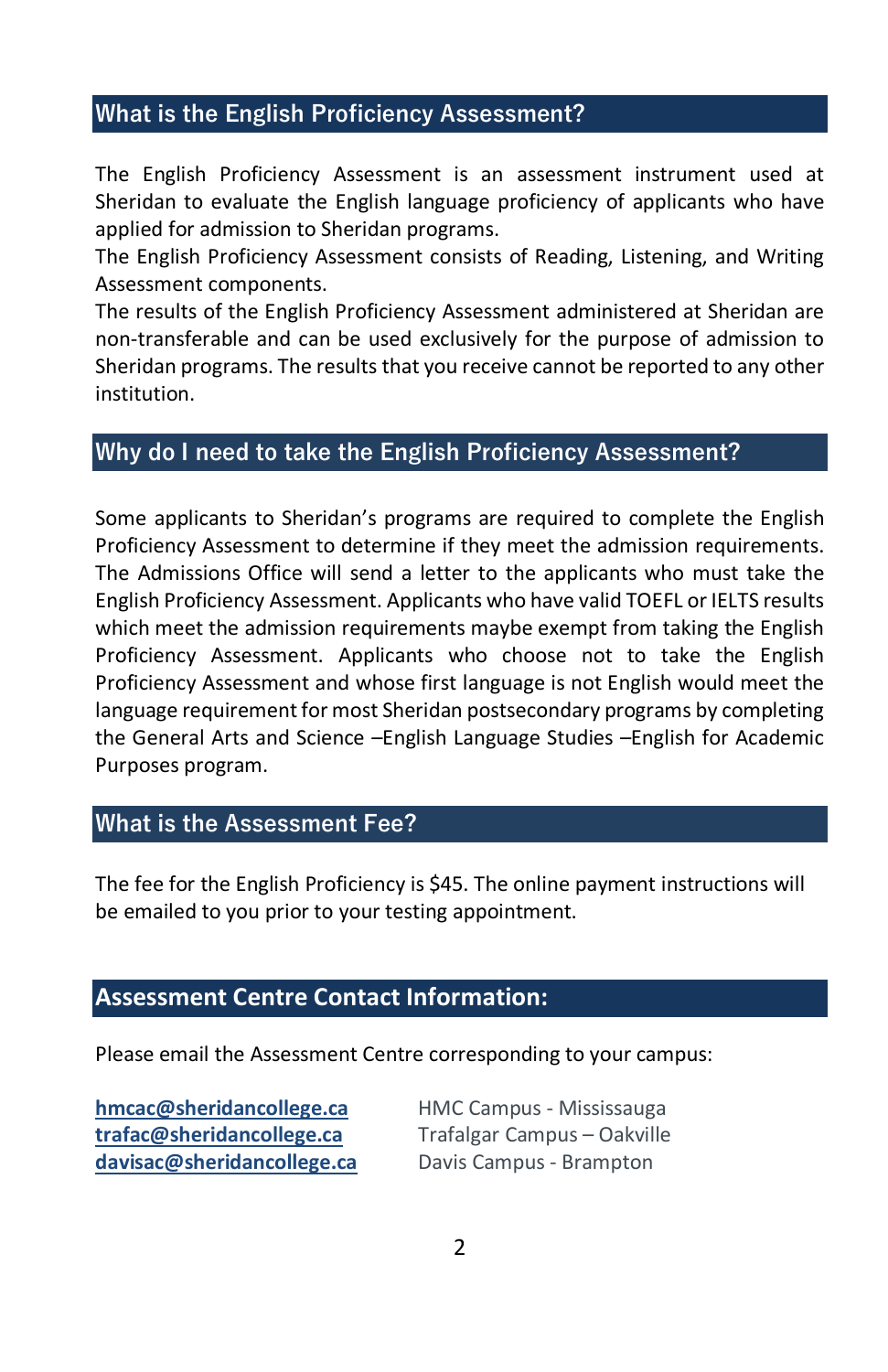## **Where and when can I take the English Proficiency Assessment?**

Applicants can take the test virtually or in-person. If the applicant chooses to take the test virtually, they will write the test from home while connected online to an Assessment Centre Specialist using conferencing software that enables screen sharing (Zoom).

If the applicant chooses to write the test in person, they will write a test at one of our assessment centers on campus. Walk in appointments will not be accepted, please book your test in advance.

#### **How can I book an appointment to write the test?**

To book your pre-admission test (to be taken in person on campus or online from your home), please click on the link that corresponds to your campus below:

 Trafalgar Campus - Oakville: **[trafac.as.me](http://www.trafac.as.me/)**  Davis Campus - Brampton: **[davisac.as.me](http://www.davisac.as.me/)**  HMC Campus - Mississauga: **[hmcac.as.me](http://www.hmcac.as.me/)** 

 **If you are a Sheridan applicant and have a confirmed appointment to write your test in person, in order to access the campus**, please review our **[visitor](https://www.sheridancollege.ca/-/media/project/sheridan/shared/files/admissions/assessment-centre/visitor-instructions.pdf)  [instructions](https://www.sheridancollege.ca/-/media/project/sheridan/shared/files/admissions/assessment-centre/visitor-instructions.pdf)**, and be sure to watch the training video and download the **[Sheridan Alert](https://apparmor.apparmor.com/clients/sheridancollege.ca/)** app prior to your test date. When you arrive, please check in with Security at a designated entrance.

If you are a student with a disability and **require accommodation in the assessment process**, you **must** be registered with Accessible Learning Services., please visit:

**[https://www.sheridancollege.ca/student-life/student-services/accessible](https://www.sheridancollege.ca/student-life/student-services/accessible-learning-services)[learning-services](https://www.sheridancollege.ca/student-life/student-services/accessible-learning-services)**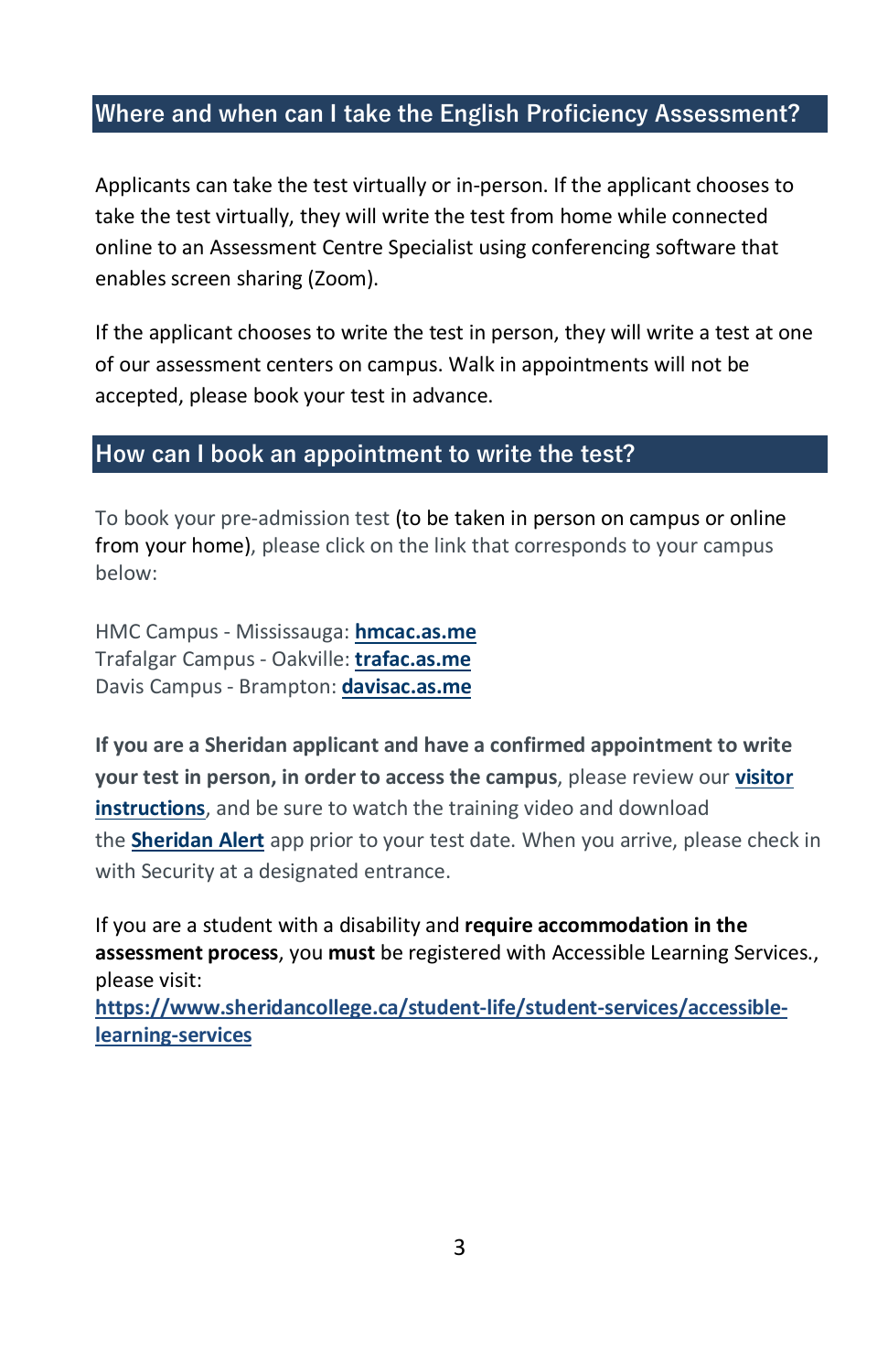## **What to bring?**

- Valid Photo ID
- from Sheridan. You can also view it on your Student Portal. If you have  not yet received this, please email **[admissions@sheridancollege.ca](mailto:admissions@sheridancollege.ca)** • Please make sure that you have a testing requirement notification (or **[international.sheridan@sheridancollege.ca](mailto:international.sheridan@sheridancollege.ca)** if you are an international student, so that they can verify the name of the test with you).

## **Technical Requirements:**

To ensure that your test runs smoothly, please check that your computer or laptop is equipped with the following technical components:

- A webcam
- Audio and headphones
- Google Chrome or Mozilla Firefox. Please do not use Safari.
- macOS: Yosemite (10.10), El Capitan (10.11), Sierra (10.12), High • Windows 7, 8, 8.1, and 10; Server 2008 R2, 2012 (32 or 64-bit) with .NET 4.0 or higher and the latest updates **OR** The latest build of Sierra (10.13), Mojave (10.14), Catalina (10.15)
- • Broadband connectivity to the Internet (i.e., T1, cable modem, ISDN or DSL)
- Audio Player (Windows Media Player or VLC) and Microsoft Word

## **How can I find out the results of my test?**

 Your results will be available on your Sheridan **Application** Portal in approximately 5 business days. You can see your results when you log into your Sheridan **Application** Portal beside your application status.  **[Sheridan Application Portal](https://sheridancollege.force.com/applicantsSSO/s/)  <https://sheridancollege.force.com/applicants/s/>**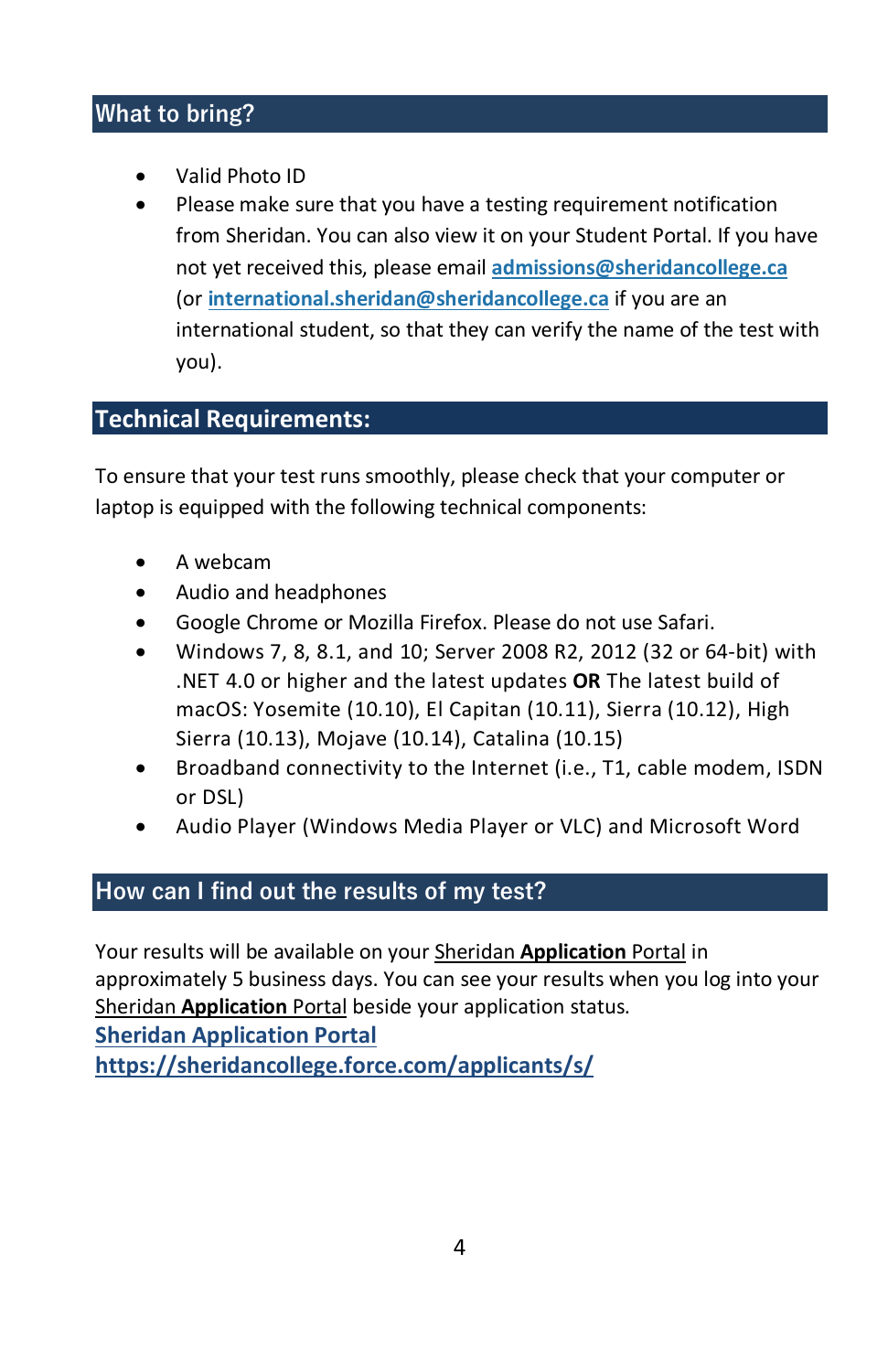## **What English language skills does the English Proficiency Assessment measure?**

 The English Proficiency Assessment measures three skills: Reading, Listening and Writing. Each Assessment section is described briefly below.

#### **Reading Assessment**

The Reading section consists of two parts:

Reading Comprehension and Skimming and Scanning.

 and answer multiple-choice and short-answer questions about them. You will also complete a cloze section where you will choose the correct words to fill in the blanks in a passage. You will have 50 minutes to complete the Reading Reading Comprehension requires that you read three passages of 400-700 words Comprehension part.

 information in texts such as newspapers, university calendars, web pages, and Skimming and Scanning requires that you read quickly to find specific bibliographies. You will have 10 minutes to complete 15 questions. There may be two types of questions: short answer and multiple-choice.

#### **Listening Assessment**

 to three longer passages; the passages last from about one to five minutes. Each test booklet; you will only see the answer choices. In the second part of the In the Listening section you will listen, first, to three short dialogues and, second, passage is followed by questions that are multiple-choice or that require a short answer. In the first part of the Listening section, you will hear the short dialogues only once. For this section, the questions are recorded and are not printed in the Listening test, you will hear each of the three passages twice.

The Listening section includes 40 questions and lasts 50 minutes.

#### **Writing Assessment**

 In the Writing Assessment, you will write a 300–350-word composition on a topic  which will be given to you. The time limit for this section is 45 minutes.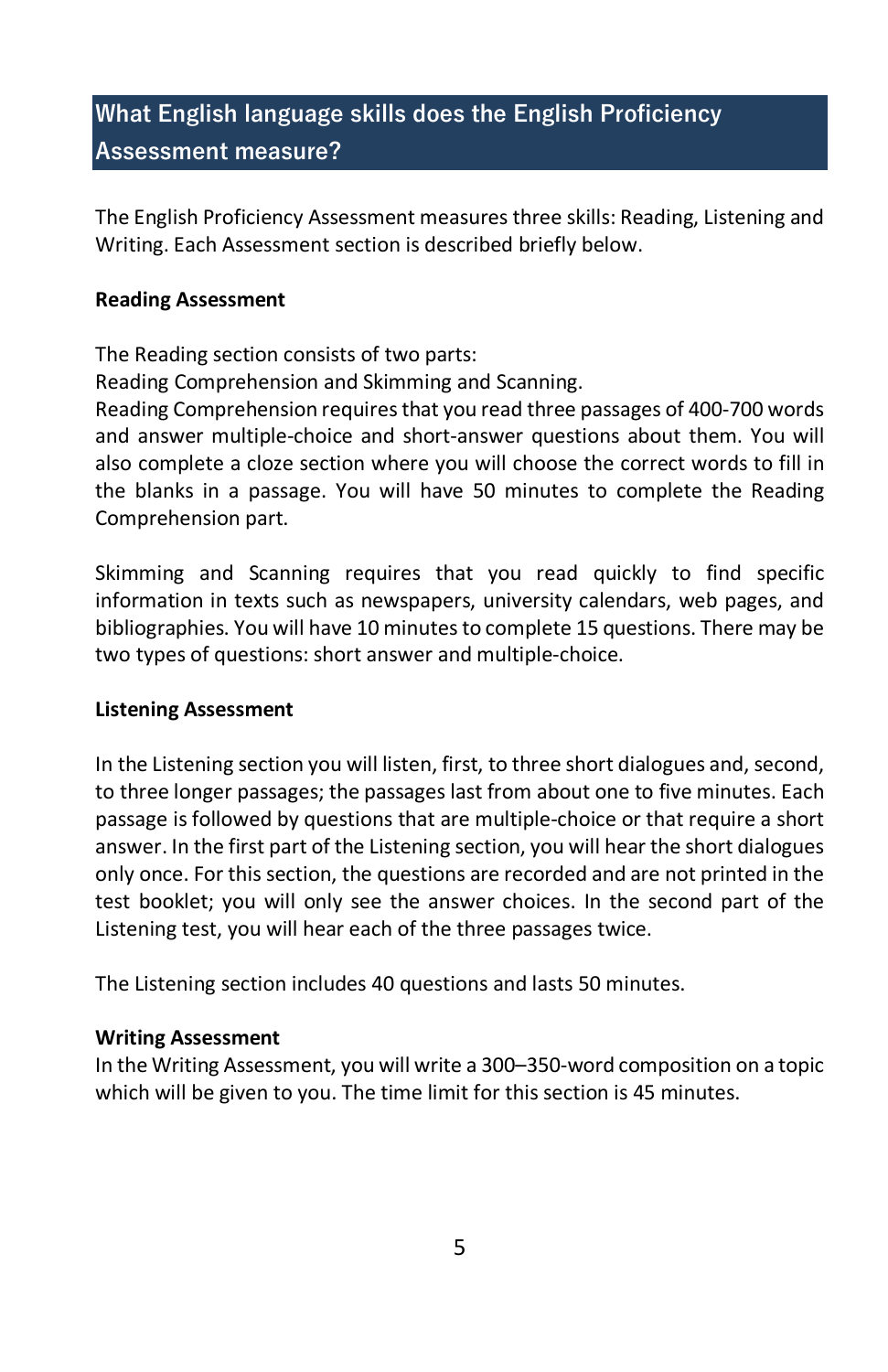## **What topics appear in the English Proficiency Assessment?**

 All Reading and Listening material is taken from real documents such as newspapers, magazines, textbooks, and radio broadcasts. Topic areas include agriculture, medicine, engineering, history, and education. All the texts are intended for the general reader/listener. You do not have to be a specialist in any of these fields to answer the questions. In the Writing Assessment, essay topics are general and do not require specific knowledge.

## **How can I prepare for the English Proficiency Assessment?**

- Review the sample test questions printed in this booklet.
- • Attend a virtual information session with the Assessment Centre Advisor via Zoom. The advisor will explain the assessment, show some samples, and answer questions. To attend the information session, please email [olga.gurina@sheridancollege.ca](mailto:olga.gurina@sheridancollege.ca)
- A course in academic English would also be good preparation for the English Proficiency Assessment.
- • You may find the following websites useful while preparing for your English test:

Literacy Education Online (LEO) **<http://leo.stcloudstate.edu/>**

Purdue University online writing lab **<https://owl.english.purdue.edu/>**

Grammar Bytes **<http://www.chompchomp.com/>**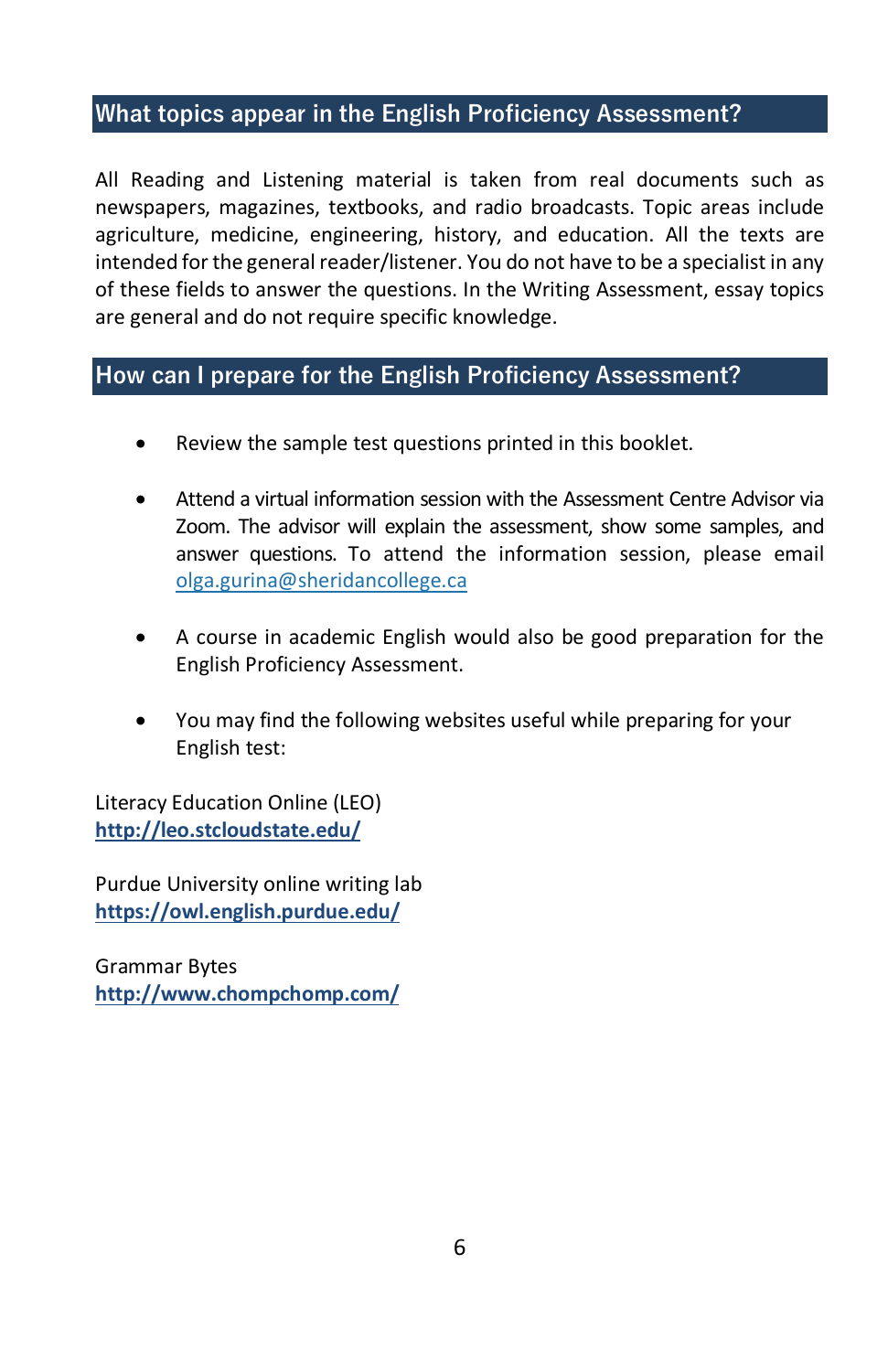#### **What do the English Proficiency Assessment scores look like?**

The Reading and Listening scores, called Bands, tell you your level from 1 to 5. Please see below for Band descriptions.

In Writing, your composition is evaluated by a trained assessor according to Canadian Language Benchmarks (CLB) on the scale from 5 to 9. Please see below for Writing CLB descriptions.

 Based on your English Proficiency Assessment results, the assessor may recommend eligibility for admission to:

- 1 Year Certificate or 2-3 Year Diploma program
- Graduate Certificate or Bachelor Degree program
- English as a Second Language program
- English for Academic Purposes program
- Academic Upgrading program

#### **What scores do I need to pass?**

 For entrance to a 2-3 Year Diploma Program and/or to a 1 Year Certificate Program, the minimum language requirement is a score of Band 4.0 in the Listening and Reading sections, and a CLB 7 in the Writing section.

 and Reading sections, and a CLB 8 or better in the Writing section. For entrance to a Graduate Certificate Program and/or Bachelor Degree, the minimum language requirement is a score of Band 4.5 or better in the Listening

 Based on rough guidelines, you must answer 60-65% of the Assessment questions correctly to achieve Band 4, and 70-75% of questions to achieve Band 4.5.

#### **If I don't pass, what are my options?**

 Students who do not pass their English Proficiency Assessment may choose to enroll in the English as a Second Language program at Sheridan. You may also choose to take the English Proficiency Assessment again. English Proficiency Assessment re-takes are allowed after three months. The test fee applies.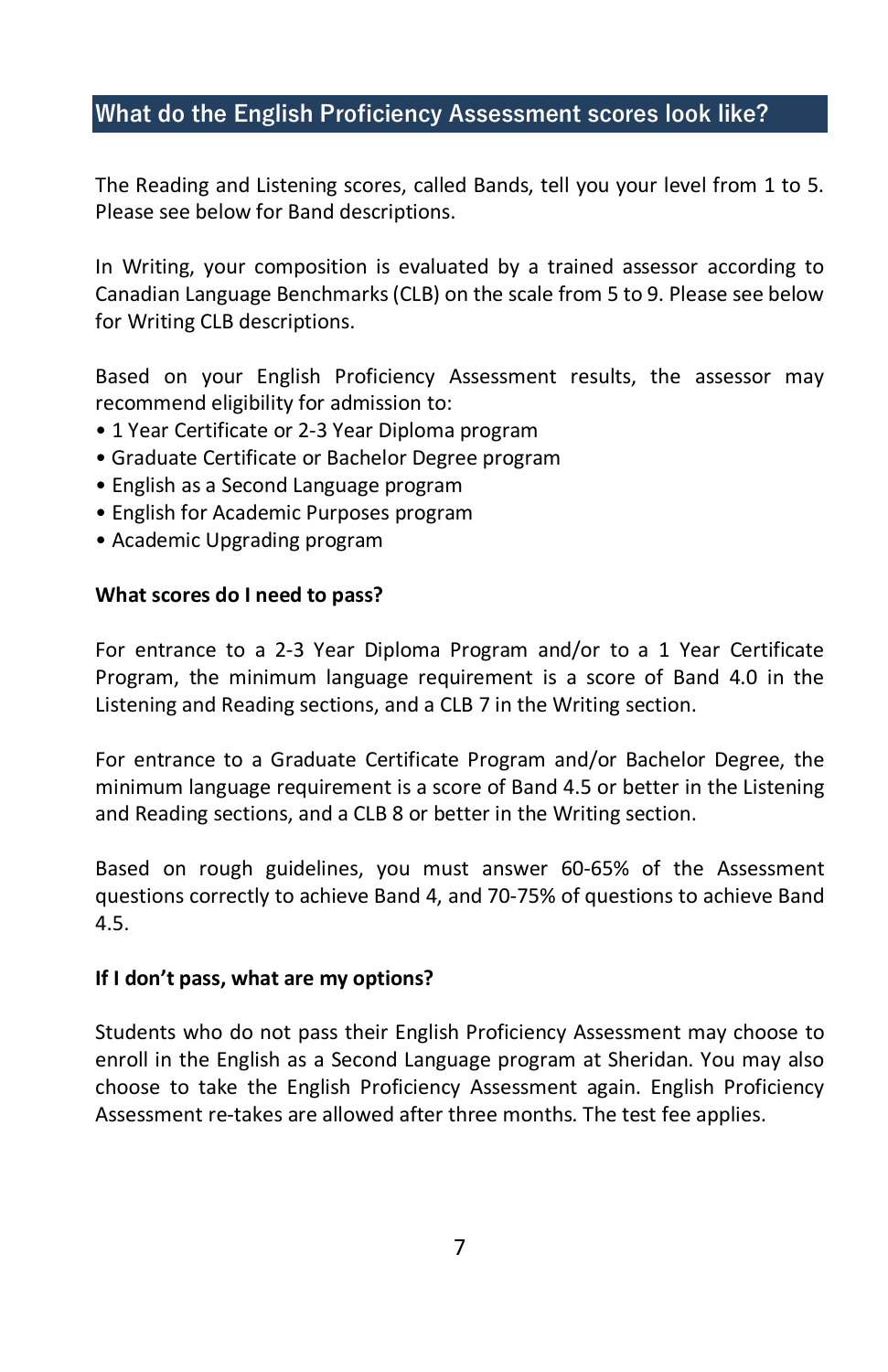## **Descriptions of Band Levels: Listening and Reading**

#### **5.0 Very Good User**

 degree of comprehension; only occasional unsystematic inaccuracies and Very good command of the English language, even in demanding contexts; high inappropriateness in communication, which very rarely impede communication. Level of proficiency is acceptable for full time academic study.

#### **4.0 Competent User**

 Generally effective command of the English language in fairly demanding misunderstanding in less familiar contexts with more complex language. Weaknesses exist which sometimes impede communication, and could affect contexts, with a satisfactory level of comprehension. Some inaccuracy and performance in an academic program. Additional language training would be helpful to improve accuracy, speed, and overall proficiency.

#### **3.0 Limited User**

 Fair command of the English language only in familiar language contexts or in interactions with a sympathetic speaker; limited comprehension; markedly comprehension; additional language training is required before being considered reduced effectiveness in demanding and unfamiliar situations. Systematic inaccuracies and misunderstandings significantly impede communication and for academic placement.

#### **2.0 Very Basic User**

 command of the English language; frequent breakdowns in communication. Some ability to function in highly contextualized, familiar situations, but no real

#### **1.0 Novice**

 Extremely limited command of the English language. Please note that half-bands (e.g. 4.5) are awarded where a candidate's performance exceeds that described in one band but does not fully meet the next higher level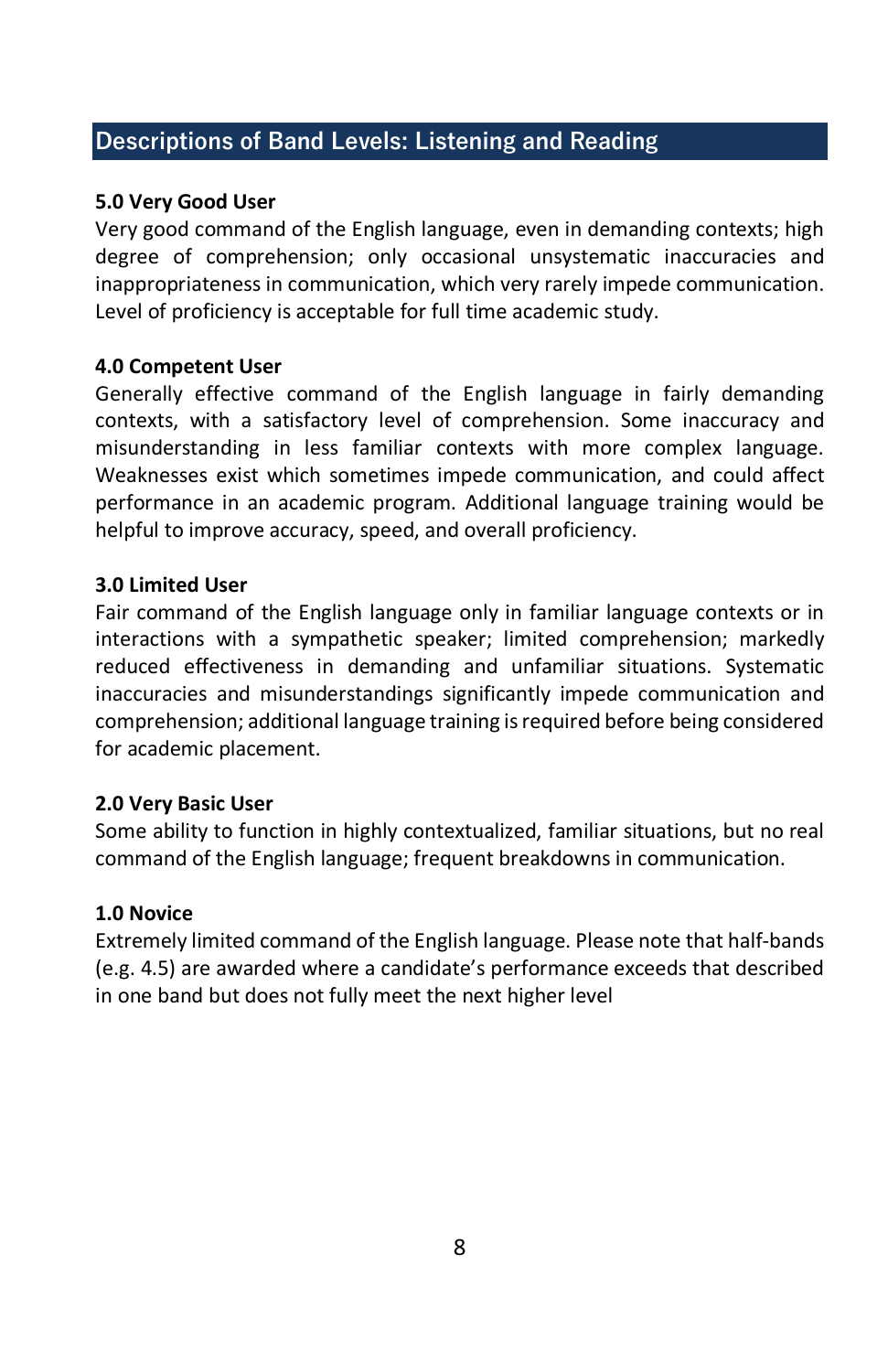## **– Canadian Language Benchmarks Writing Descriptions of CLB Levels:**

#### **CLB 5**

 Main ideas are difficult to distinguish from supporting details; support provided is not adequate; uses many awkward sounding expressions. There is no clear progression of ideas and the message is difficult to follow. Demonstrates control of simple and compound sentence structures and has frequent difficulty with complex sentence structures; uses simple vocabulary and may have major problems with spelling and punctuation.

#### **CLB 6**

 Introduces ideas and supports them with some details. There is some awkwardness in expression; arguments may not be clear. Writing causes strain for the reader and the good control of simple and compound sentence structures and is developing ability to use complex sentence structures. Uses basic vocabulary; word choice may be inappropriate; message comes through and can be followed, but often with difficulty. Demonstrates may have problems with spelling and punctuation.

#### **CLB 7**

 clear point of view with only occasional lapses. There is occasional strain for the reader, development and conclusion); uses basic connectors to organize ideas. Demonstrates use vocabulary for topic; some errors in word choice and word formation; accurate spelling and punctuation; errors are minor and slightly intrusive. Expresses main ideas and supports them with appropriate details; generally presents a yet control of organizational patterns is evident (for example, uses introduction, of complex sentence structures, with occasional difficulty and demonstrates adequate

#### **CLB 8**

 Expresses main ideas clearly and provides appropriate detailed support; ideas and evidence are generally relevant (only minor isolated problems); conveys a sense of audience although there may be inappropriate use of style and formality. Provides introduction, development and conclusion; has good control of paragraph structure; uses appropriate logical connectors.

Demonstrates control of greater ranger of complex sentence structures with occasional difficulty and demonstrates adequate range of vocabulary; some errors in word choice and word formation. Demonstrates accurate spelling and punctuation; makes few spelling errors.

#### **CLB 9**

 Conveys main ideas and supports them with convincing detail; clearly states and argues a connectors to achieve coherence within and across paragraphs. Demonstrates control of position; has developed a sense of audience, using appropriate style and formality throughout. Presents text as a coherent and developed whole; uses wide range of logical a range of complex and diverse sentence structures; uses an expanded range of vocabulary accurately and flexibly; errors in word combinations still occur; grammatical and occasional spelling errors may still occur.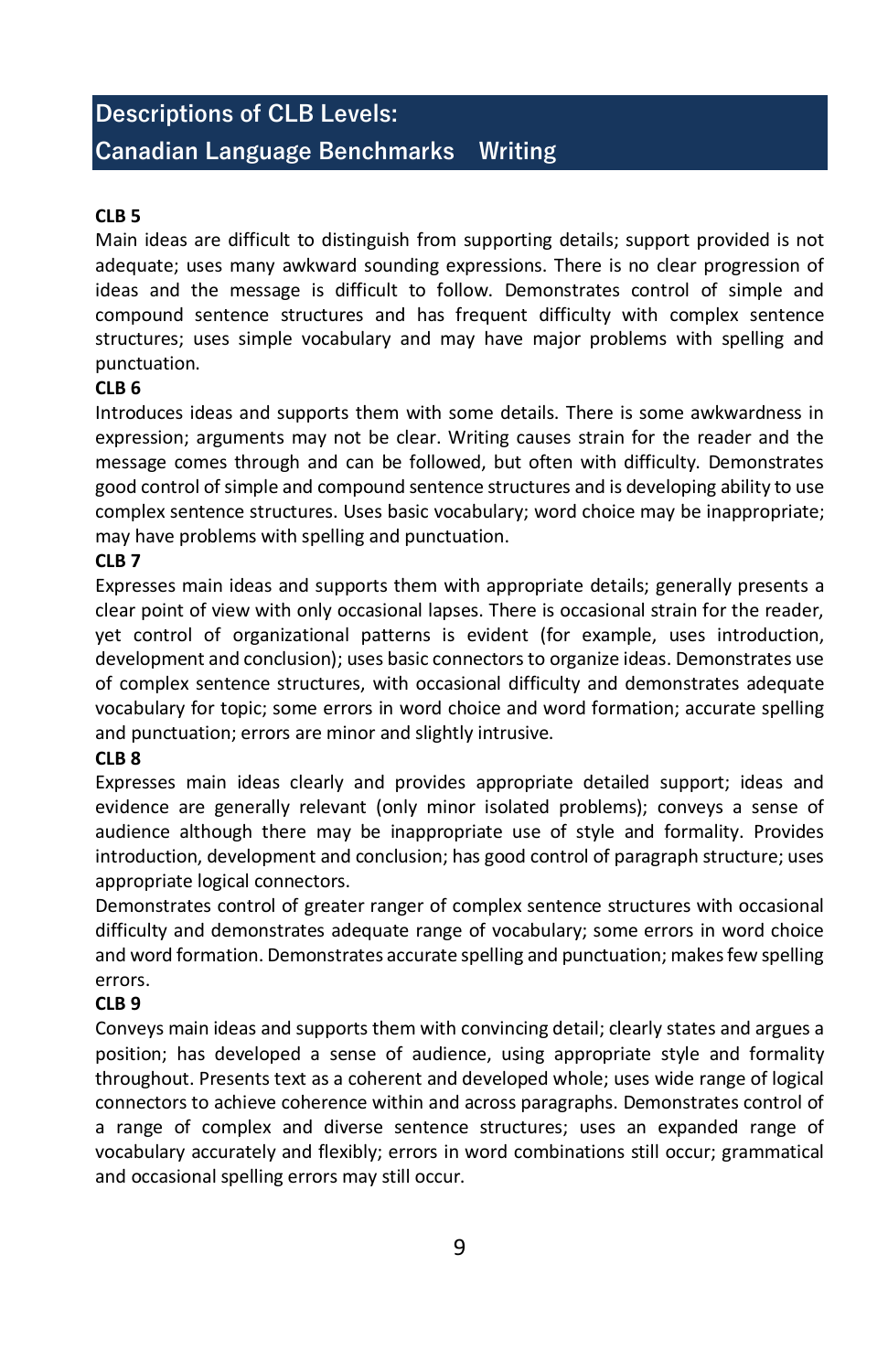## **Helpful Hints**

- 1. Get a good night's sleep before the assessment. Arrive at the Assessment Centre a few minutes before your appointment.
- 2. Don't let the thought of writing an assessment make you too nervous, although a little nervousness is natural and even helpful.
- 3. At the Assessment Centre, when the Assessment Centre Specialist is explaining the instructions for the assessment, listen carefully and follow all instructions.
- 4. Ask questions if anything is unclear. The Assessment Centre Specialist is there for that purpose.
- 5. Most questions are in a multiple choice format. You will be required to choose the best answer to a question from several choices. You may mark an answer even if you are not perfectly sure it is right. The Writing Assessment is in essay format.
- 6. If one question is too hard, leave it and go on to the next.
- give up on the entire assessment. There may be parts further on which 7. If you come to a section in the assessment that you cannot do, don't are easier for you. Keep working.
- 8. Work steadily and complete as many questions as you can.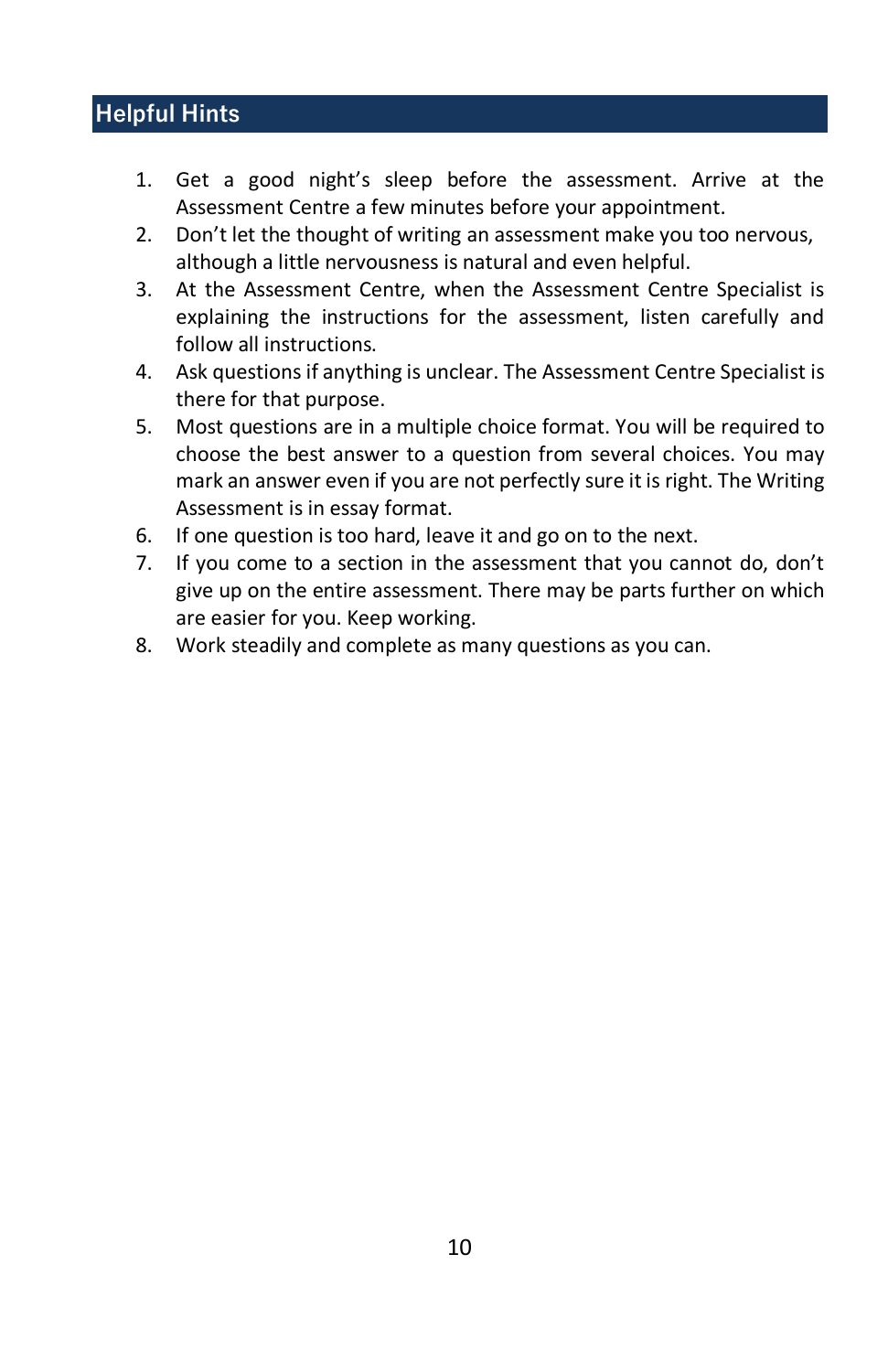**Sample Test Questions** 

## **SAMPLE Listening Test Dialogue**

 Below is an example of the kind of dialogue you might hear on the listening test. NOT printed in your test booklet. Only the test answer choices will be printed in For this part of the test, the dialogue and the questions are recorded; they are your test booklet.

Man: Hey, Margaret, do you know where Don is? I haven't seen him all day and he has some lab reports I need in a big hurry.

| Woman: | Oh, hi Jack. Didn't you hear? Don is off sick. I was hoping to see<br>him myself, as a matter of fact, to talk about that new project<br>we're both working on. |
|--------|-----------------------------------------------------------------------------------------------------------------------------------------------------------------|
| Man:   | Well I don't know what to do. He must have those reports at<br>home. I wonder if I should drive over to his house and get them.<br>What do you think?           |
| Woman: | Oh, I don't think that's such a good idea. If he's sick, he<br>shouldn't be disturbed. Can't you wait at least one more day?                                    |
| Man:   | I suppose you're right. But, if we haven't heard anything by<br>tomorrow, at lunch time, I'm going to give him a call, at least.                                |
| Woman: | Look, Don's a pretty responsible person. I'm sure he'll find a<br>way to get those reports to you on time. Don't worry.                                         |
| Man:   | Okay, okay. Talk to you later.                                                                                                                                  |

#### **Now here are the questions:**

- *1. Why does the man want to see Don?*
- *2. The man wants to know if the woman thinks he should …*
- *3. What does the woman say about Don?*
- *4. What does the man decide in the end?*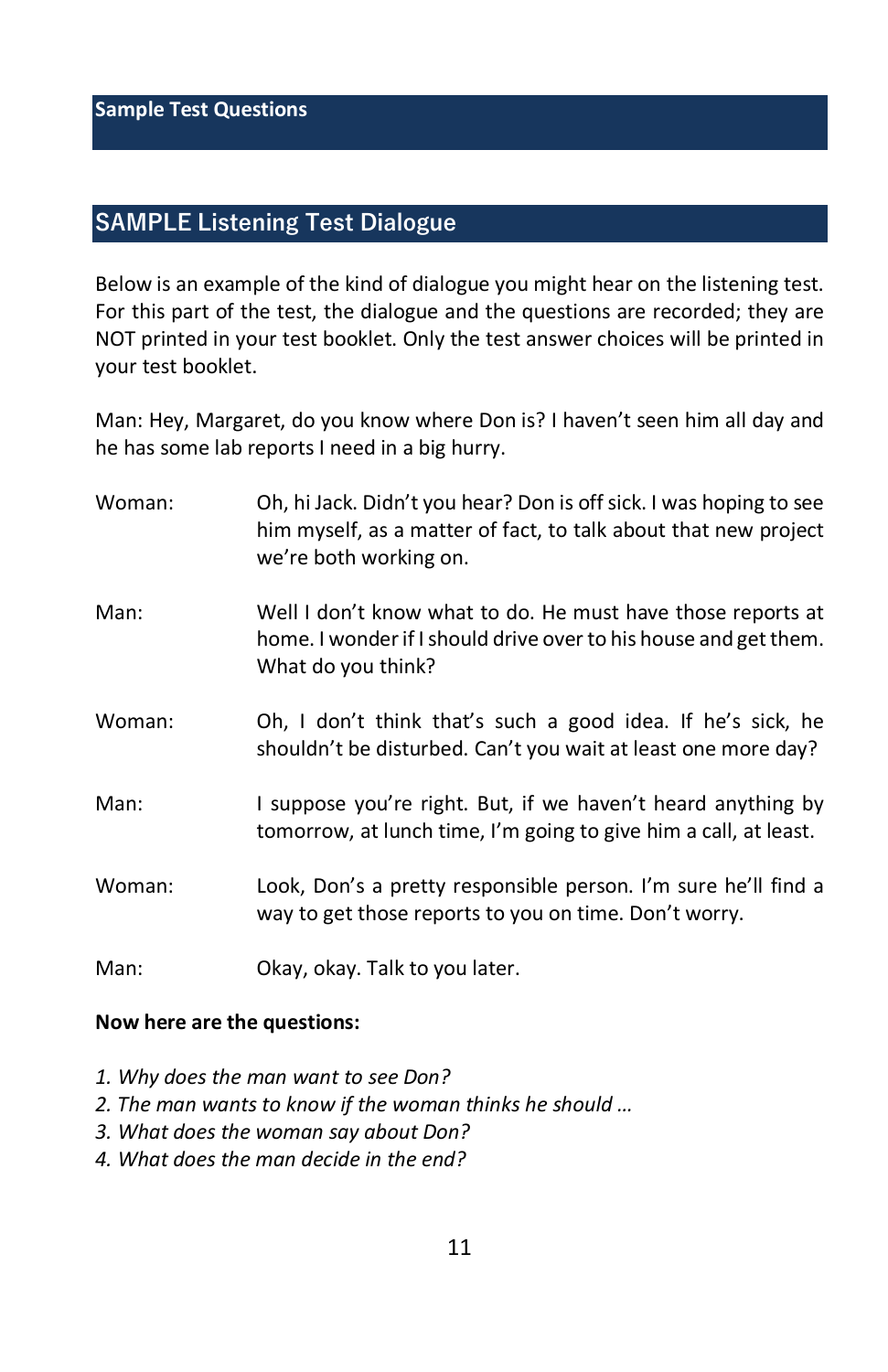## **Listening Test Dialogue Questions**

 In your test booklet, you will find the following answer choices. You will mark your answers on a separate answer sheet. Sometimes you will also have to write a short answer.

- 1. a) To find out how sick he is. b) To obtain some lab reports. c) To start work on a new project
- 2. a) go over to Don's house. b) telephone don right away. c) complete Don's reports.
- 3. a) He doesn't have the reports. b) He has sent in the reports. c) He shouldn't be disturbed.
- 4. a) To wait until the next day.
	- b) To call Don before lunch.
	- c) To visit Don after lunch.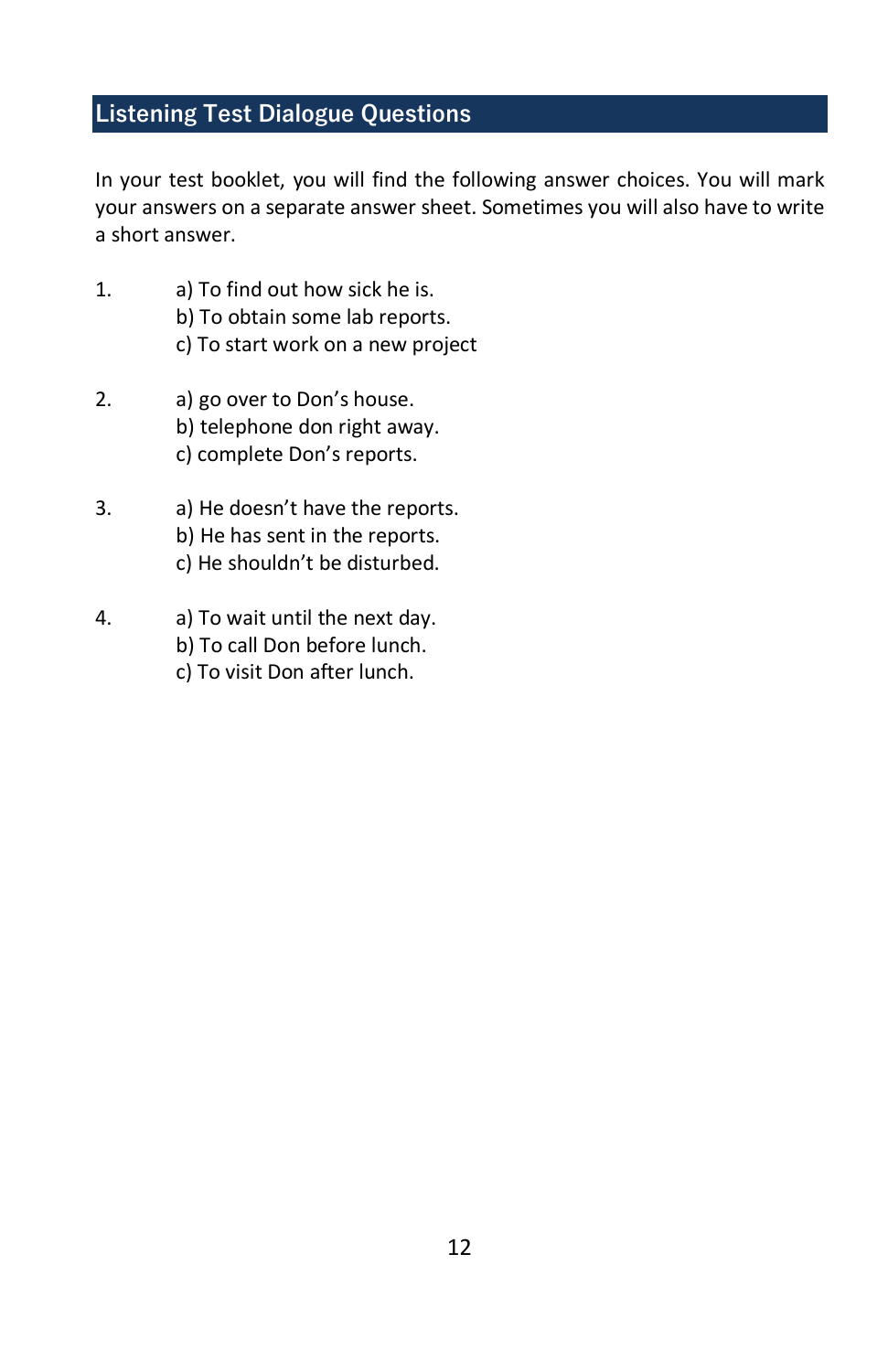passages, both the questions and the answer choices will be printed in your test On the test you will also hear a lecture or an interview similar to the one below. These passages are followed by 6 to 10 questions. Most questions are multiplechoice; there are sometimes short answer questions, too. For these longer booklet.

## **SAMPLE Listening Test Lecture**

 caused because there was something missing in the diet. They found that if you beri, and if you included the foods, the disease would disappear. Vitamin C is the word for today and a popular subject of discussion everywhere. Of course we have to start with the word vitamin. Biochemists gradually realized that some diseases weren't caused by germs or micro-organisms but were didn't include certain foods in the diet, you would get diseases like scurvy or beri-

 itself, but for which it had to depend on a food supply, and it needed those substances only in traces. This was first actually stated just about the time of It was as though there were some substances which the body couldn't make for nineteen hundred and one or thereabouts. A Polish-born American, biochemist Casimir Funk, suggested that these substances, required in very small quantities, be called vitamines because the first substances located looked as

 though they had a certain group in the molecule, called the amine group. And "vita" is from the Latin word for "life", so they became lifeamines. Well, then, this was all very well except that as researchers learned more and more about these vitamines, it turned out that in some of them, there was no amine group, so they dropped the "e" and it became "vitamins." A vitamin is a substance, needed by the body for life, – in small quantities – which the body cannot make for itself.

 we didn't commit ourselves. We spoke about vitamin A, vitamin B, vitamin C, and so on. It was much later before the term "ascorbic acid" was introduced. Vitamin absent from the diet, you got scurvy. If you restored it to Well, as we discovered the various vitamins, we had to name each one, and first we couldn't name them because we didn't know what they were chemically, so C itself turned out to be the vitamin that prevented scurvy. If vitamin C were

 eat nothing but dried biscuits and dried beef you'll eventually get scurvy because risking scurvy. To go back a little in history, scurvy was a serious thing in the late knocked out of action by scurvy. There was a Doctor Lindt who found out that the diet, you cured scurvy. Scurvy takes place only when you're on a very monotonous diet that doesn't include fruits, vegetables, things like that. If you these foods don't contain vitamin C. And that means on long voyages, you're 1700's. Great Britain depended on its navy and its navy was constantly being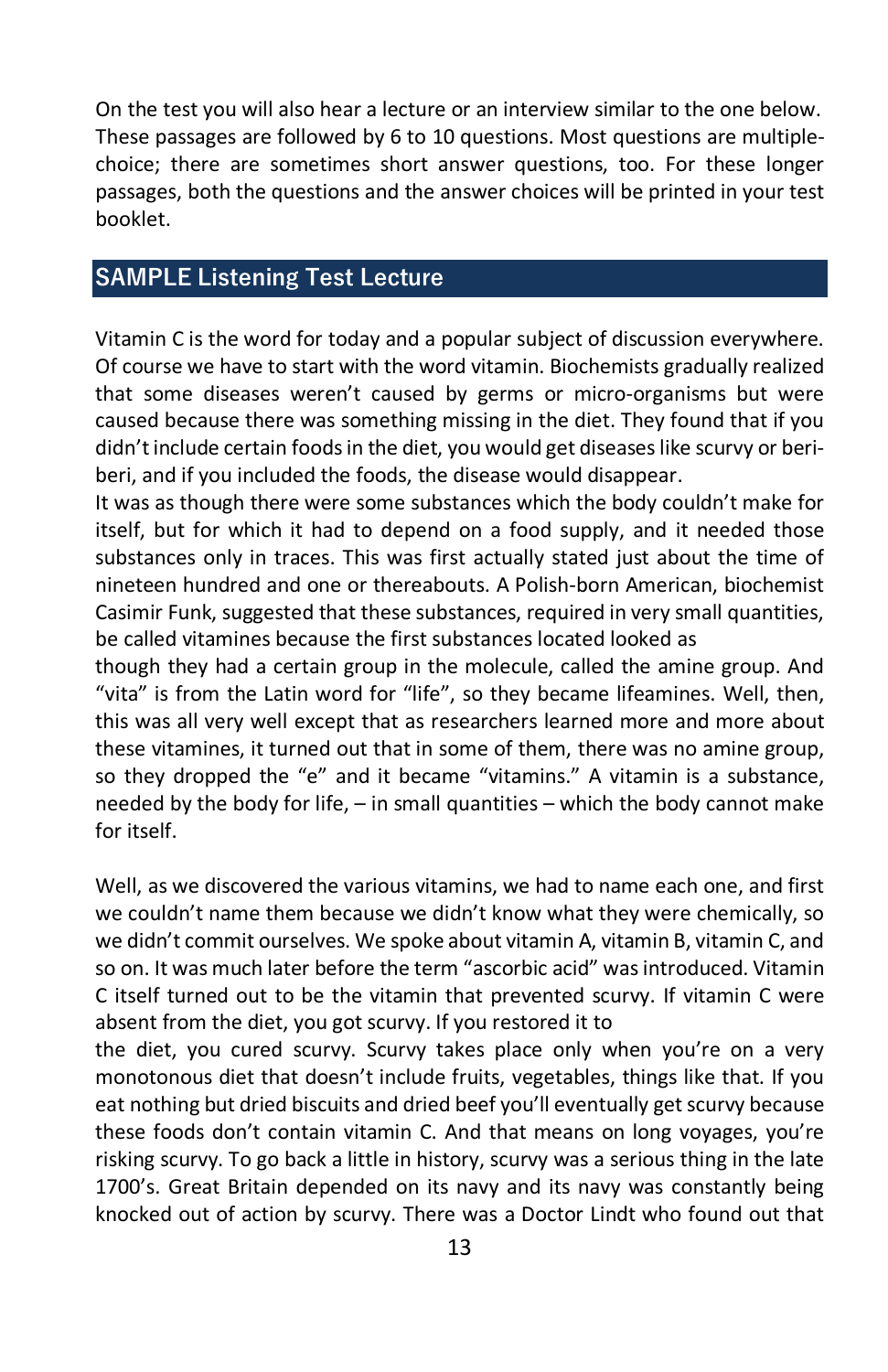certain foods would prevent scurvy and by experimentation he just discovered that limes were a good way of preventing scurvy, and he persuaded the navy to make use of them. It took years and years and years– in fact it was only when the decided to try out these limes and all the British sailors navy was up against Napoleon, where victory was really important, that they

 eventually scientists discovered exactly what the chemical was and discovered its structure, and they named it "ascorbic acid." "Ascorbic" is from the Latin word for scurvy, scorbutus, and the "a"at the beginning is the Greek negative, so were forced to have lime juice every day. The limes cured scurvy. And, as I said, ascorbic acid means "no scurvy."

## **SAMPLE Listening Test Lecture Questions**

 1. Around the year 1900, biochemists began to realize that some diseases were caused by

- a) certain foods in the diet.
- b) certain substances in food.
- c) micro-organisms found in food.
- d) something missing in the diet.
- 2. Why was the "e" dropped from the original word "vitamines"?
	- a) The word "vitamin" is easier to pronounce.
	- b) Not all vitamins have the amine group.
	- c) People had forgotten the origin of the term.
	- d) Scientists had located more real vitamins.
- 3. The vitamins were named "A", "B", "C", etc., because
	- a) they were discovered one at a time.
	- b) they were very elementary substances.
	- c) their chemical composition was not known.
	- d) their function was not fully determined.
- 4. What did Dr. Lindt discover?
	- a) The foundations of modern vitamin theory.
	- b) The chemical structure of vitamin C.
	- c) Foods which would prevent scurvy.
	- d) That long voyages caused scurvy.
- 5. The British navy started to use limes
	- a) as soon as sailors got sick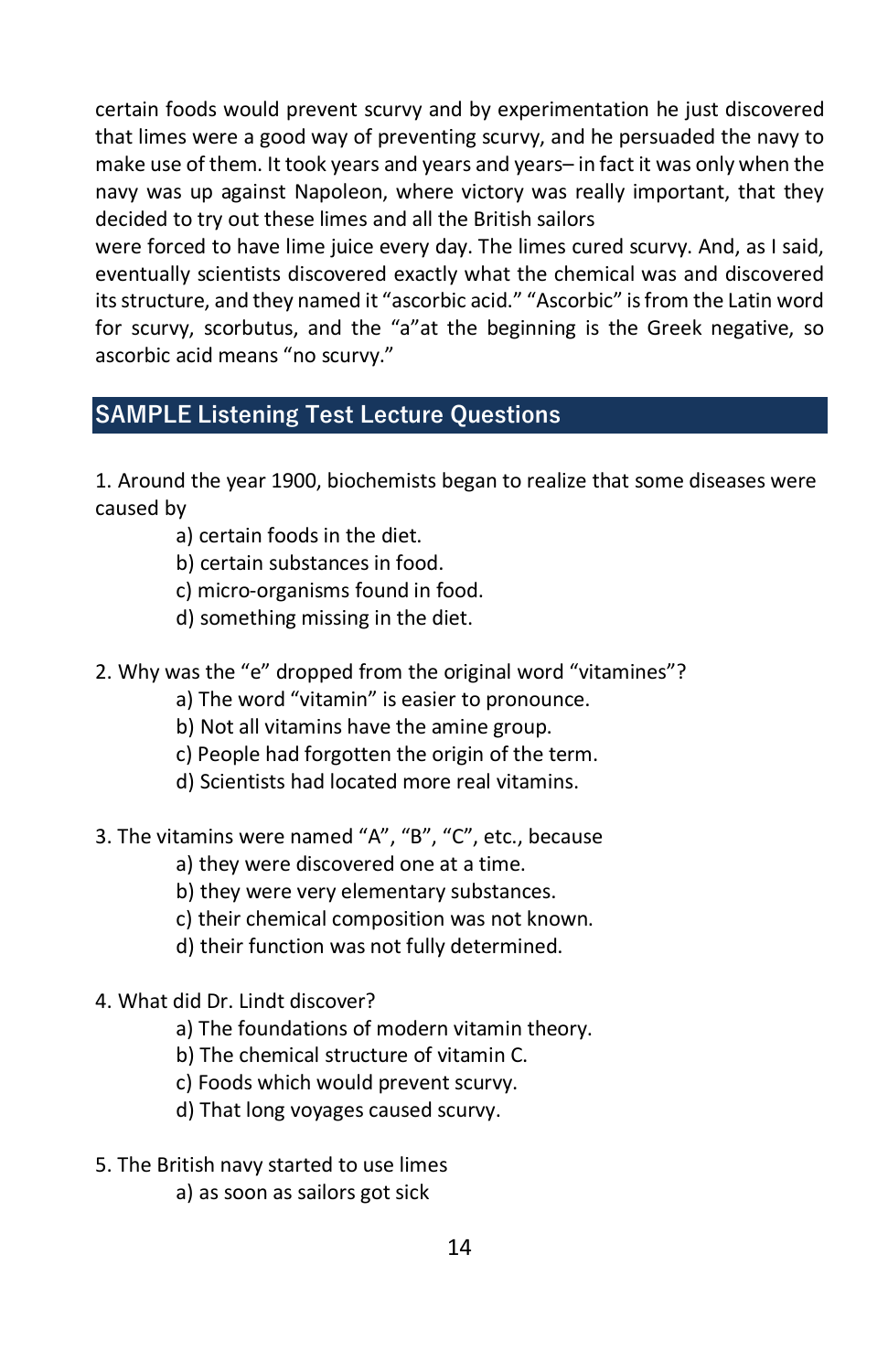- b) during the war against Napoleon.
- c) as soon as their effect was discovered.
- d) long before the late 1700's.
- 6. What is the main topic of this passage?
	- a) The history of vitamin C.
	- b) The treatment of scurvy.
	- c) The different uses of vitamins.
	- d) The origin of modern nutrition.

## **SAMPLE Skimming and Scanning Questions**

Below is an example from the Skimming and Scanning section of the reading test. In this section, the questions are quite easy but you have to find the answer very quickly. Rather than read through the passage, it is better to read the questions first and then try to find the answers in the passage. On the official test you will have 10 minutes to find the answers to two passages.

The questions below refer to the newspaper article which is printed on the opposite page.

- 1. What is this article about?
	- a) The number of foreign students studying in Canada
	- b) The Association of Universities and Colleges in Canada
	- c) University student enrolment across Canada.
- 2. Approximately how many full-time students attended university in the1989-90 academic year?
- 3-4. Name two provinces which showed a decline in enrolment in 1988-89.
- 5. True or False: There was an increase in the number of foreign students enrolled in fulltime undergraduate programs.
- 6. What was the % of increase in enrolment for full-time students in 1989- 90?
- 7. What is one reason stated in the text for last year's declines?
- 8. How many institutions are members of AUCC?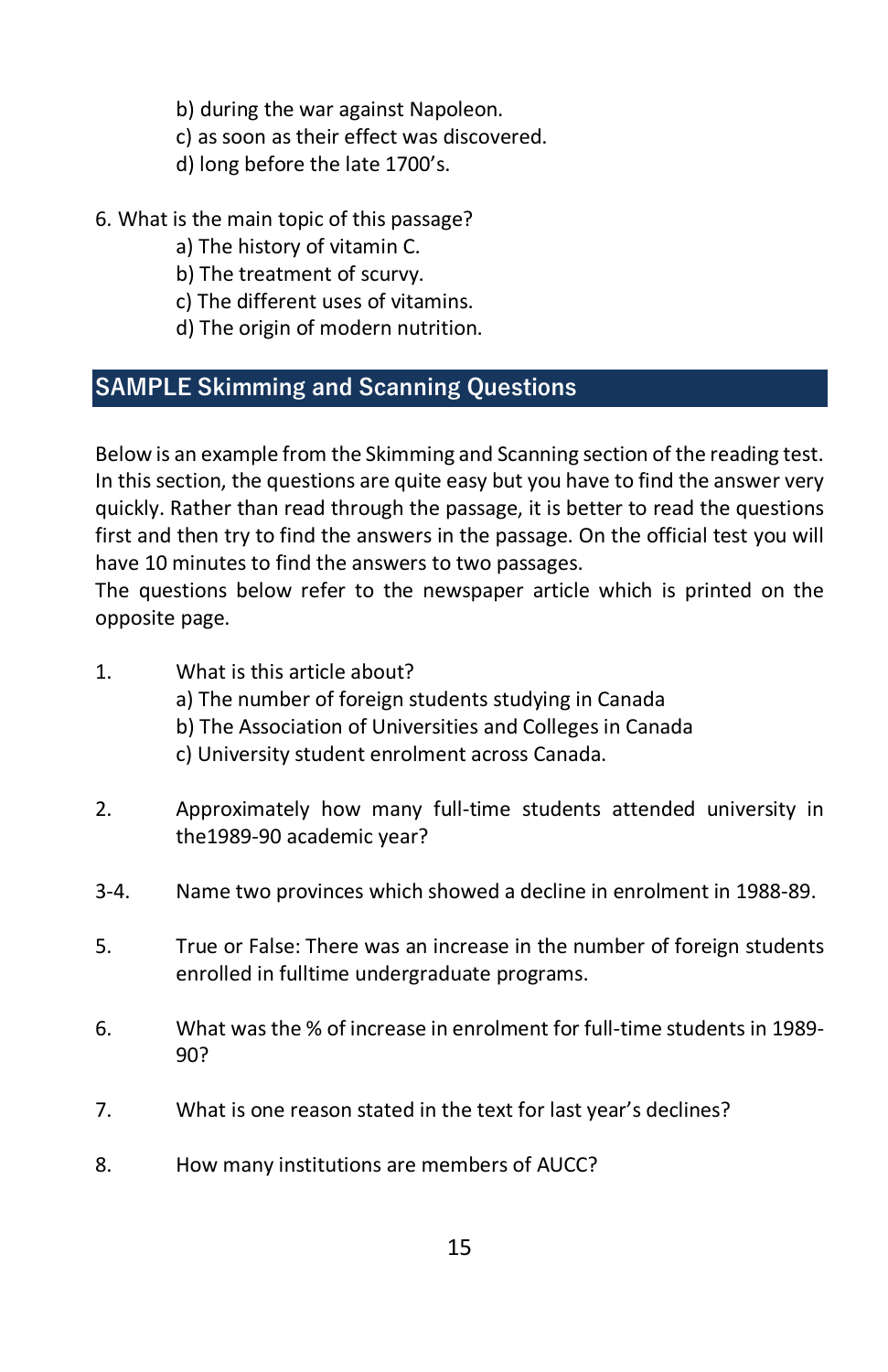## **Skimming and Scanning Text**

#### **University student enrolment passes half-million mark**

 FOR THE FIRST TIME in history, the number of full-time students at Canadian Universities and Colleges of Canada (AUCC). universities has passed the half-million mark, reports the Association of

 was conducted by the AUCC in cooperation with the Association of Atlantic This survey, just completed, of fall enrolments for the 1989-90 academic year Universities (AAU) and the Council of Ontario Universities (COU).

 3.2% over the same period last year, making 1989-90 the tenth straight record Preliminary figures show an increase in the total number of full-time students of year for full-time enrolments. Ironically, the 1980s were widely expected to be a period of declining enrolments.

 As in years past, most of this projected increase is due to substantial growth in share in the growth: the two provinces that recorded declines in last year's survey, Saskatchewan (-2.4%) and Alberta (-1.5%), report increases of 1.8% and full-time undergraduate enrolments. Unlike 1988-89, however, all provinces 3.2% respectively. Enrolment quotas, limited growth policies and higher admission standards at several of these provinces' largest universities led to last year's declines. These measures are still in place but with some changes in enrolment ceilings and procedures for applying quotas.

 Similarly, the numbers of first year full-time undergraduates are higher in all provinces than they were at the same time last year. In this category also, Alberta and Saskatchewan report significant increases in this year's survey, compared to a decrease last year. The AUCC survey also shows a small increase in the number of full-time undergraduate foreign students studying in Canada.

The Association of Universities and Colleges of Canada has as its membership 88 universities and university-level colleges. It promotes cooperation among institutions of higher education and represents the university community to governments and to national and international bodies concerned with university education and research.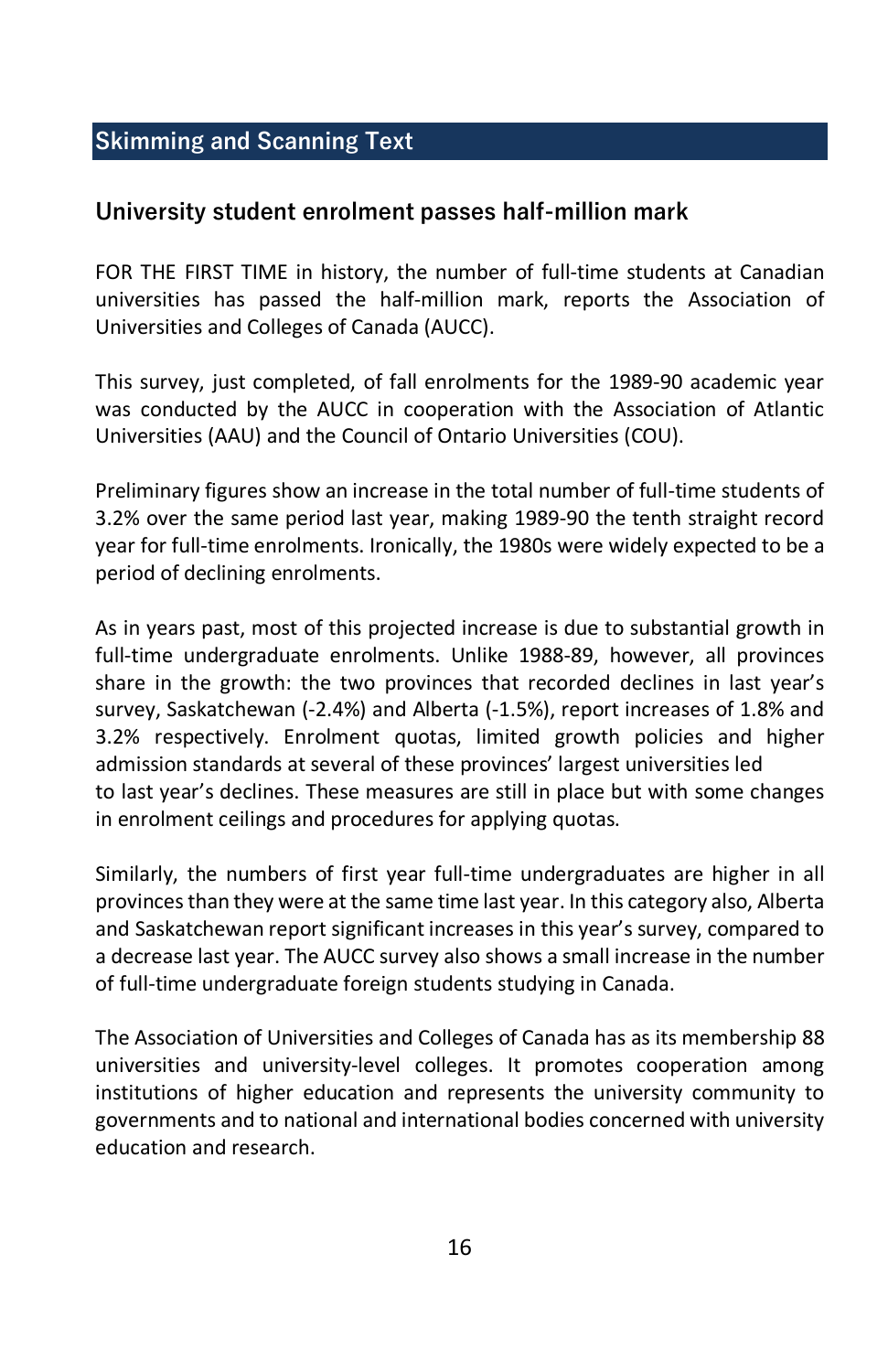## **SAMPLE Reading Comprehension Text**

 development is a major concern today. Accurate data on the rate of such losses are not available, but estimates for the area of land absorbed for every increase of 1,000 in the urban population vary from about 10 to 400 hectares. The higher 1,000 in the urban population is used, the projected permanent conversion of land to urban development in Quebec and Ontario is 300,000 hectares and hectares of the best agricultural land in Quebec is being lost to development each year. Equally serious may be the loss of farmland to low-density rural housing, The permanent conversion of farmland to urban and industrial figure includes urban fringe land alienated from agriculture by land speculation and resulting high prices. If an average figure of 80 hectares of every increase of 500,000 hectares respectively. More than half of this land is good agricultural land in climactically favourable areas. Around Montreal, for instance, 8,700 but no firm data are available.

 There is a similar trend in Western Canada. About 40,000 hectares of farmland were lost to urban development between 1962 and 1972. In Alberta, population, of the big cities. The areas mentioned may not seem impressive in relation to the total area of farmland in Canada, and it is true that few statistics are available on the rates of loss of farmland. However, the picture is clear enough to provide the basis for rational choices. over 16,000 hectares of prime land were absorbed in the course of seven years by the cities of Edmonton and Calgary, and there is evidence that smaller towns on the Prairies are consuming farmland at up to twice the rate, per unit

 fruits. Most of these valuable parcels of land are in the path of rapid urban and industrial growth. Productive farmland close to the city is basic insurance against a dramatic increase in the world's population; (b) a climatic shift such as a decrease of even a degree or two in the mean annual temperature; (c) a series It must be remembered that only tiny areas of Canada, less than one per cent, have climates and soils suitable for the production of corn and soft future events such as food shortages and high prices that would result from: (a) of dry years; or (d) increasingly high transportation costs due to energy shortages.

 Because of its "greenbelt" character, farmland is also of immeasurable aesthetic value. City dwellers will often drive for miles to experience an orchard in blossom and enjoy the rural scene. Wildlife ecologists have persuaded us of the caribou. Surely it is not too much to expect that we recognize the necessity the value of preserving endangered species like the whooping crane and of the necessity of selecting pipeline routes that will not disturb migrating animals like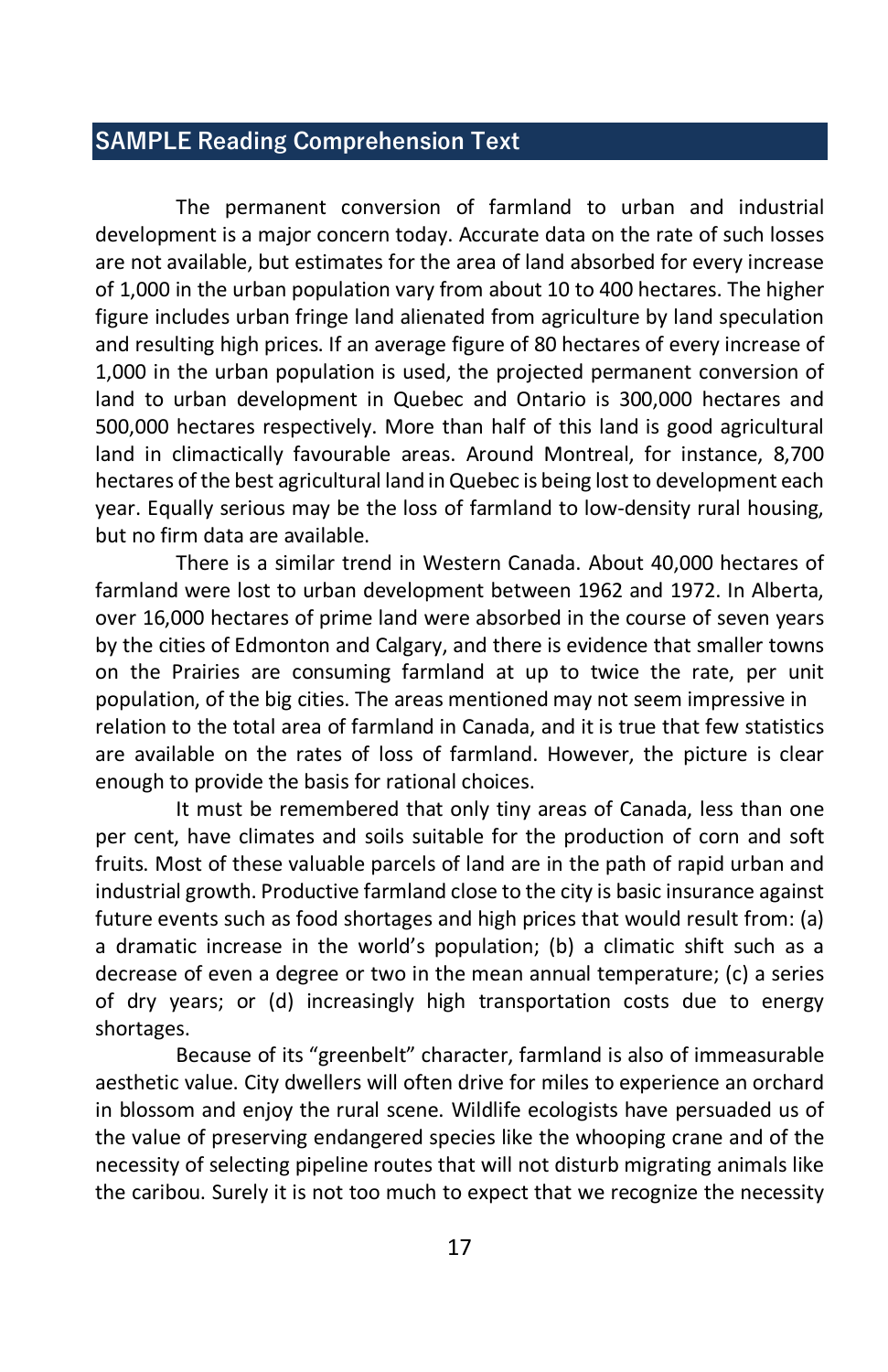of preserving for agriculture the prime farmland close to cities such as Montreal, Toronto and Vancouver.

## **Reading Comprehension Text Questions**

- 1. The main idea of this passage is that in Canada
	- a) urban and industrial growth should be slowed down.
	- b) losses of farmland constitute an important problem.
	- c) accurate statistics on farmland conversion are needed.
	- d) prime farmland is scarce in areas of good climate.
- 2. Why do estimates of the rate of farmland conversion vary?
	- a) There is no uniform definition of "farmland".
	- b) The urban population is growing at such a rapid rate.
	- c) Urban fringe land is not always included in the figures.
	- d) Experts have not devoted enough attention to the problem.
- 3. What would productive farmland near cities do?
	- a) Prevent possible food shortages.
	- b) Keep present food prices high.
	- c) Encourage even more urban growth.
	- d) Increase the value of urban fringe land.
- 4. In smaller towns on the Prairies, farmland is being consumed
	- a) in proportion to increased land speculation.
	- b) at the rate of 16,000 hectares every 7 years.
	- c) principally by low-density rural housing.
	- d) at a faster rate than in the big cities.
- 5. The amount of agricultural land lost does not seem "impressive" because
	- a) there is such a large amount of farmland in Canada.
	- b) the problem only affects Eastern Canada.
	- c) only crops such as corn and soft fruits are affected.
	- d) people do not know the real extent of the problem.
- 6. Maintaining urban fringe land for agricultural use will avoid problem associated with
	- a) a rise in the mean annual temperature.
	- b) soil unsuitable for production.
	- c) rising transportation costs.
	- d) an excessive amount of moisture.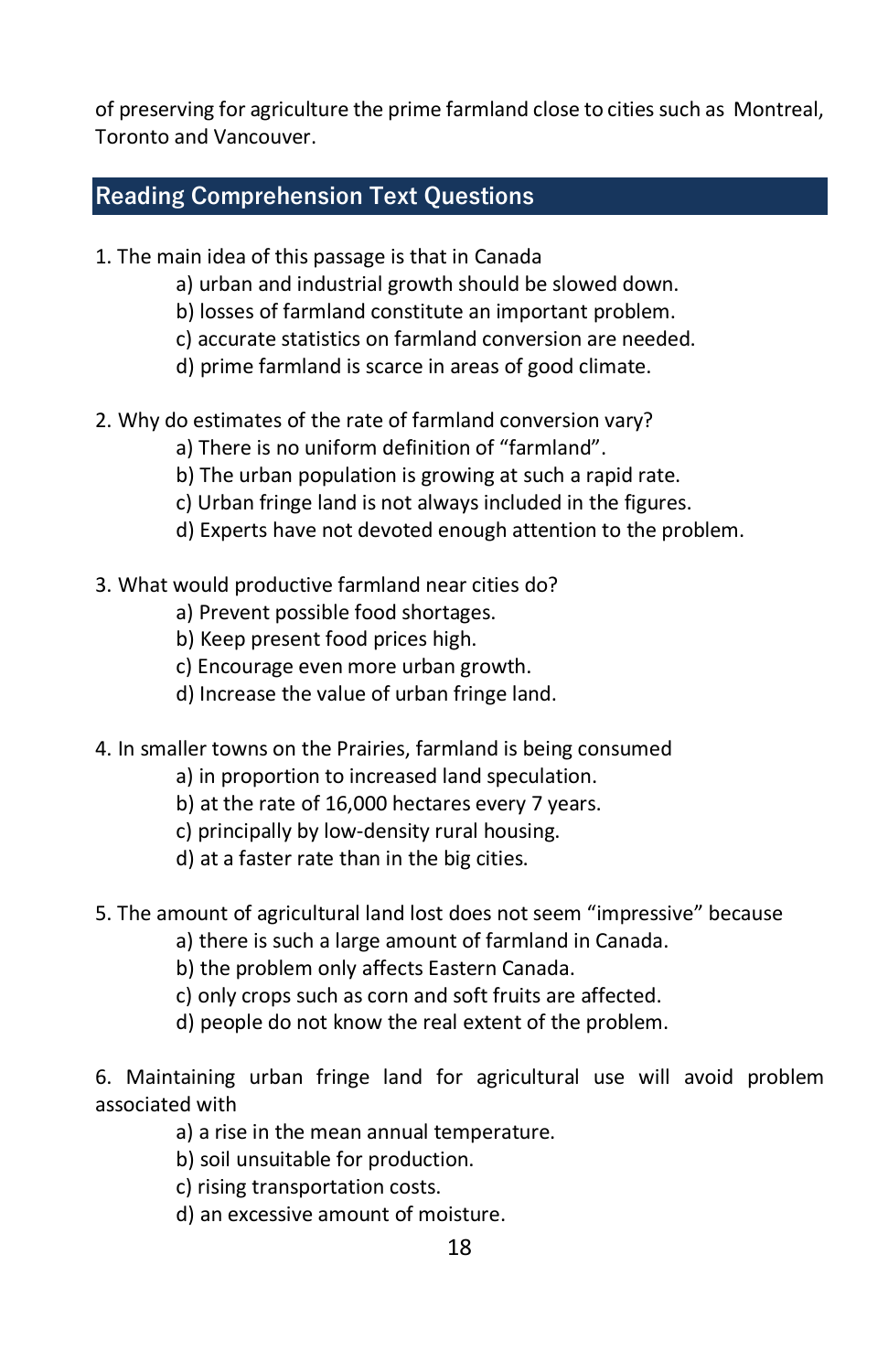#### 7. The author concludes by asking readers

- a) to propose solutions to the problem.
- b) to learn to appreciate the aesthetic value of farmland.
- c) to refrain from disturbing the animals when they visit farms.
- d) to support the preservation of farmland near big cities.

## **SAMPLE Cloze Test Passage**

 In the text below, words have been replaced with blanks numbered from 1 to 25. First read through the text to get the general meaning. Next, re-read the text, choosing for each blank the word on the next page that best fits both the grammar and the meaning.

#### **The Conversation Class**

 The majority of students learning English are primarily interested in speaking the language. Unfortunately, in most English courses, far more \_\_\_\_\_\_\_\_ (1) is paid \_\_\_\_\_\_\_\_ (5) to write the language but \_\_\_\_\_\_\_\_ (6) speak it. As far as the fact that conversation lessons are \_\_\_\_\_\_\_\_\_ (9) at all easy to conduct. Each \_\_\_\_\_\_\_\_ (20) all. During most classes of this \_\_\_\_\_\_\_\_ (21), the student has to conversation. Even \_\_\_\_\_\_\_\_ (25) he does correct him, the student will learn to the skill of writing  $(2)$  to speech. Yet, in the end, a  $(3)$ knowledge of English will be judged \_\_\_\_\_\_\_\_ (4) the world at large not on his teacher (7) concerned, part of the difficulty comes \_\_\_\_\_\_\_\_ (8) the  $(10)$  must be carefully prepared, otherwise the  $(11)$  will obtain little or no response \_\_\_\_\_\_\_\_ (12) his class. No teacher would expect  $(13)$  students to attempt written composition before  $(14)$ had mastered a large number (15) basic sentence patterns and learned \_\_\_\_\_\_\_\_ (16) write simple, compound and complex sentences. \_\_\_\_\_\_\_\_ (17), many teachers will try to start (18) discussion with a group of students \_\_\_\_\_\_\_\_ (19) providing the students with any preparation struggle to  $(22)$  complex ideas in English. The teacher may (23) hesitant to correct him because this (24) interrupt the flow of very little. Sometimes the whole class breaks down and the teacher ends up doing all the talking.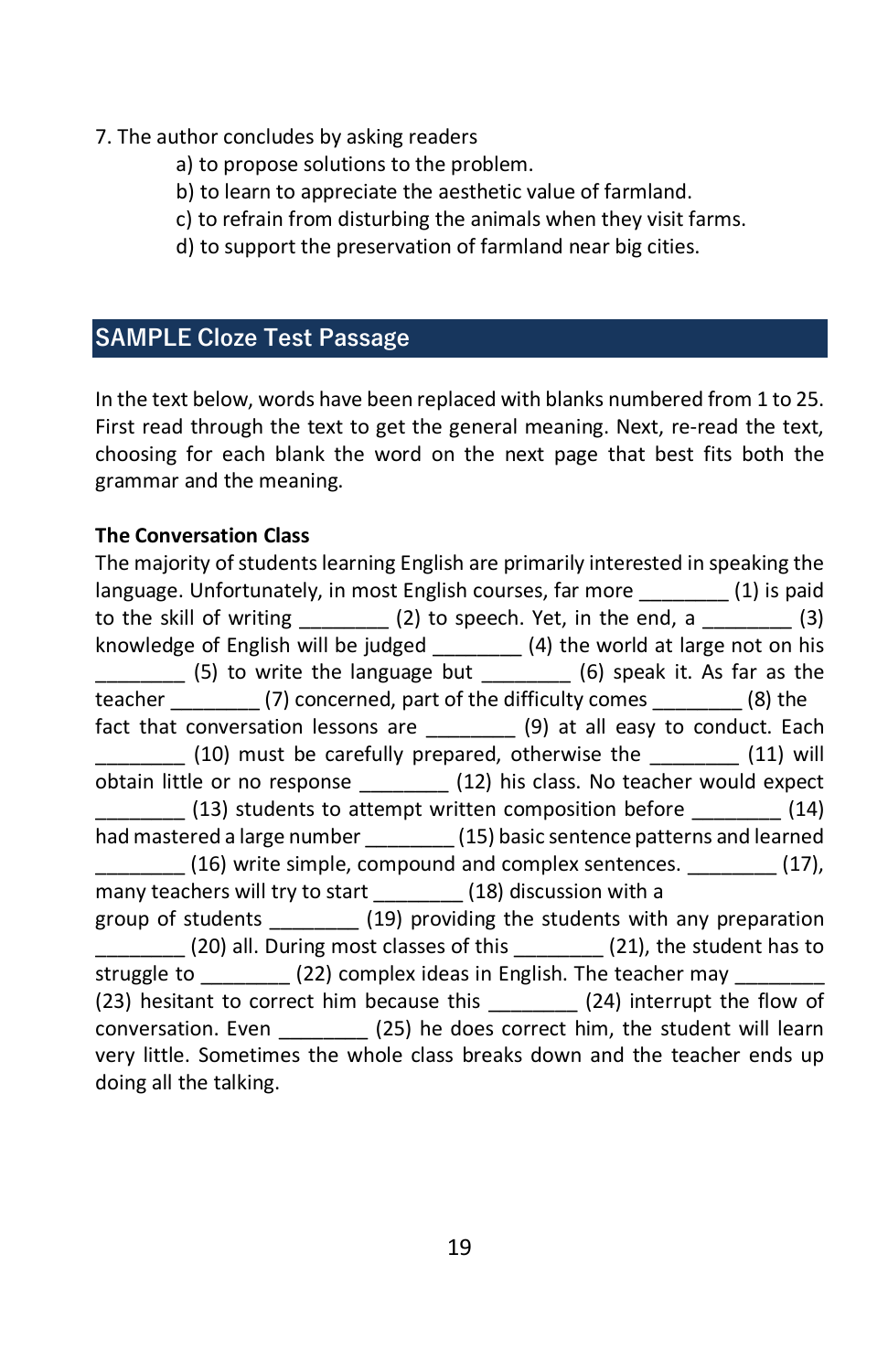## **Cloze Test Answer Choices**

| 1.                                         | 2.                                                              | 3.                                        | 4.                                             | 5.                                          |
|--------------------------------------------|-----------------------------------------------------------------|-------------------------------------------|------------------------------------------------|---------------------------------------------|
| a) attention                               | a) instead                                                      | a) bilingual                              | a) around                                      | a) ability                                  |
| b) importance                              | b) or                                                           | b) overall                                | b) by                                          | b) method                                   |
| c) interest                                | c) than                                                         | c) student                                | c) over                                        | c) skill                                    |
| d) time                                    | d) then                                                         | d) student's                              | d) to                                          | d) way                                      |
| 6.                                         | 7.                                                              | 8.                                        | 9.                                             | 10.                                         |
| a) capacity                                | a) be                                                           | a) after                                  | a) also                                        | a) course                                   |
| b) how                                     | b) has                                                          | b) by                                     | b) becoming                                    | b) lesson                                   |
| c) they                                    | c) is                                                           | c) from                                   | c) most                                        | c) question                                 |
| d) to                                      | d) was                                                          | d) with                                   | d) not                                         | d) students                                 |
| 11.                                        | 12.                                                             | 13.                                       | 14.                                            | 15.                                         |
| a) conversation                            | a) about                                                        | a) every                                  | a) have                                        | a) many                                     |
| b) result                                  | b) for                                                          | b) from                                   | b) having                                      | b) of                                       |
| c) student                                 | c) from                                                         | c) his                                    | c) be                                          | c) on                                       |
| d) teacher                                 | d) in                                                           | d) their                                  | d) they                                        | d) the                                      |
| 16.<br>a) and<br>b) can<br>c) how<br>d) to | 17.<br>a)<br>consequently<br>b) Not<br>c) Therefore<br>d) Still | 18.<br>a) a<br>b) by<br>c) some<br>d) the | 19.<br>a) and<br>b) are<br>c) by<br>d) without | 20.<br>a) at<br>b) before<br>c) in<br>d) of |
| 21.                                        | 22.                                                             | 23.                                       | 24.                                            | 25.                                         |
| a) course                                  | a) express                                                      | a) be                                     | a) correction                                  | a) if                                       |
| b) discussion                              | b) have                                                         | b) not                                    | b) have                                        | b) that                                     |
| c) kind                                    | c) learn                                                        | c) often                                  | c) might                                       | c) then                                     |
| d) session                                 | d) many                                                         | d) to                                     | d) student                                     | d) time                                     |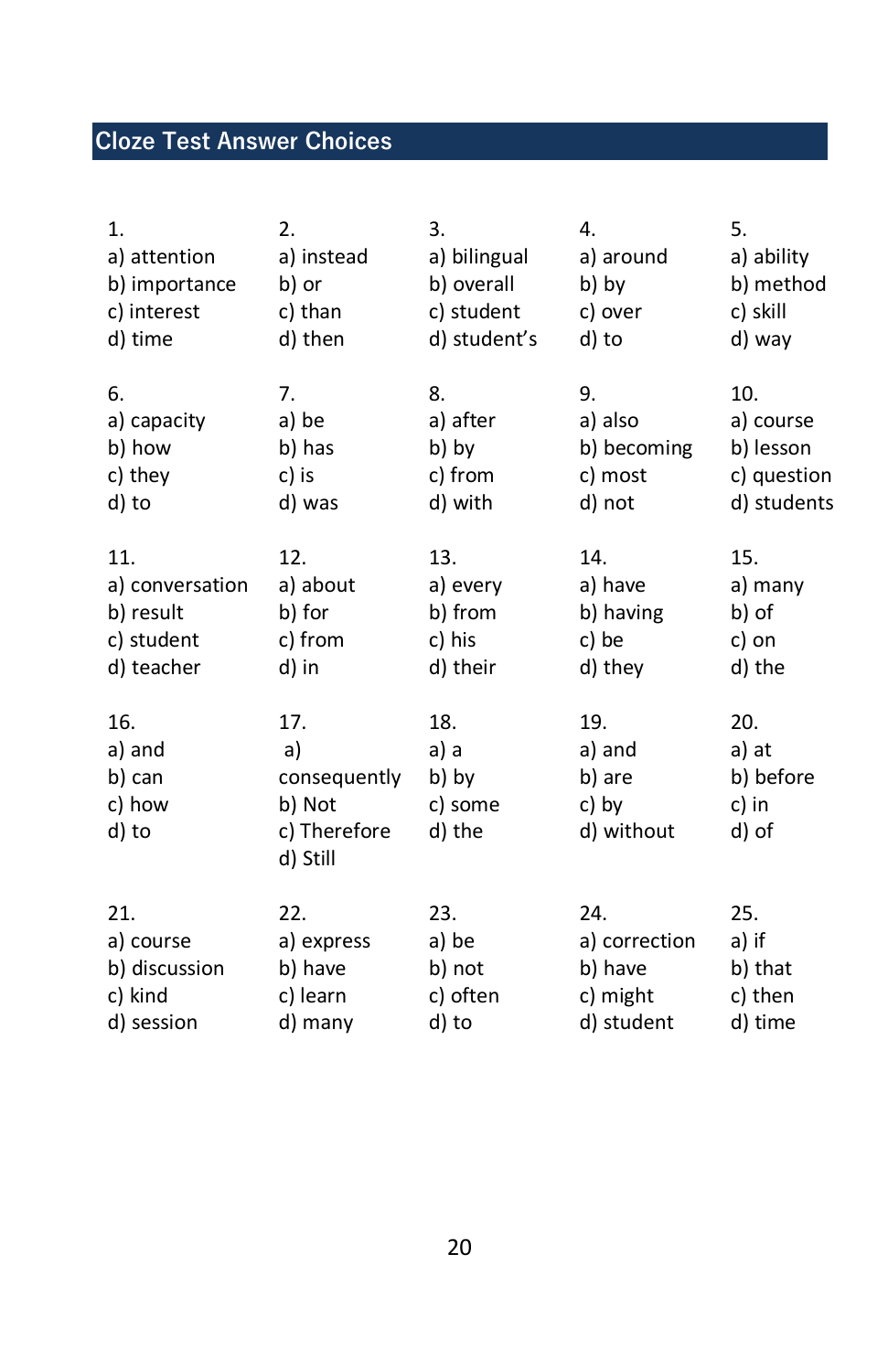## **Answer Key**

#### **Listening -Dialogue**  1.b 2. a 3. c 4. A

 **Listening - Lecture**  1.d 2. b 3. c 4. c 5. b 6. A

#### **Skim and Scan**

1. c 2. over ½ million 3-4. Alberta, Saskatchewan 5. True 6. 3.2% 7. Enrolment quotas, or limited growth policies, or high admission standards (any one) 8. 88

#### **Reading Comprehension**

 8. c 9. d 10. b 11. d 12. c 13. c 14. d 1.b 2. c 3. a 4. d 5. d 6. c 7. D 1. **Cloze Test**  1. a 2. c 3. d 4. b 5. a 6. d 7. c 15. b 16. d 17. d 18. a 19. d 20. a 21. c 22. a 23. a 24. c 25. a